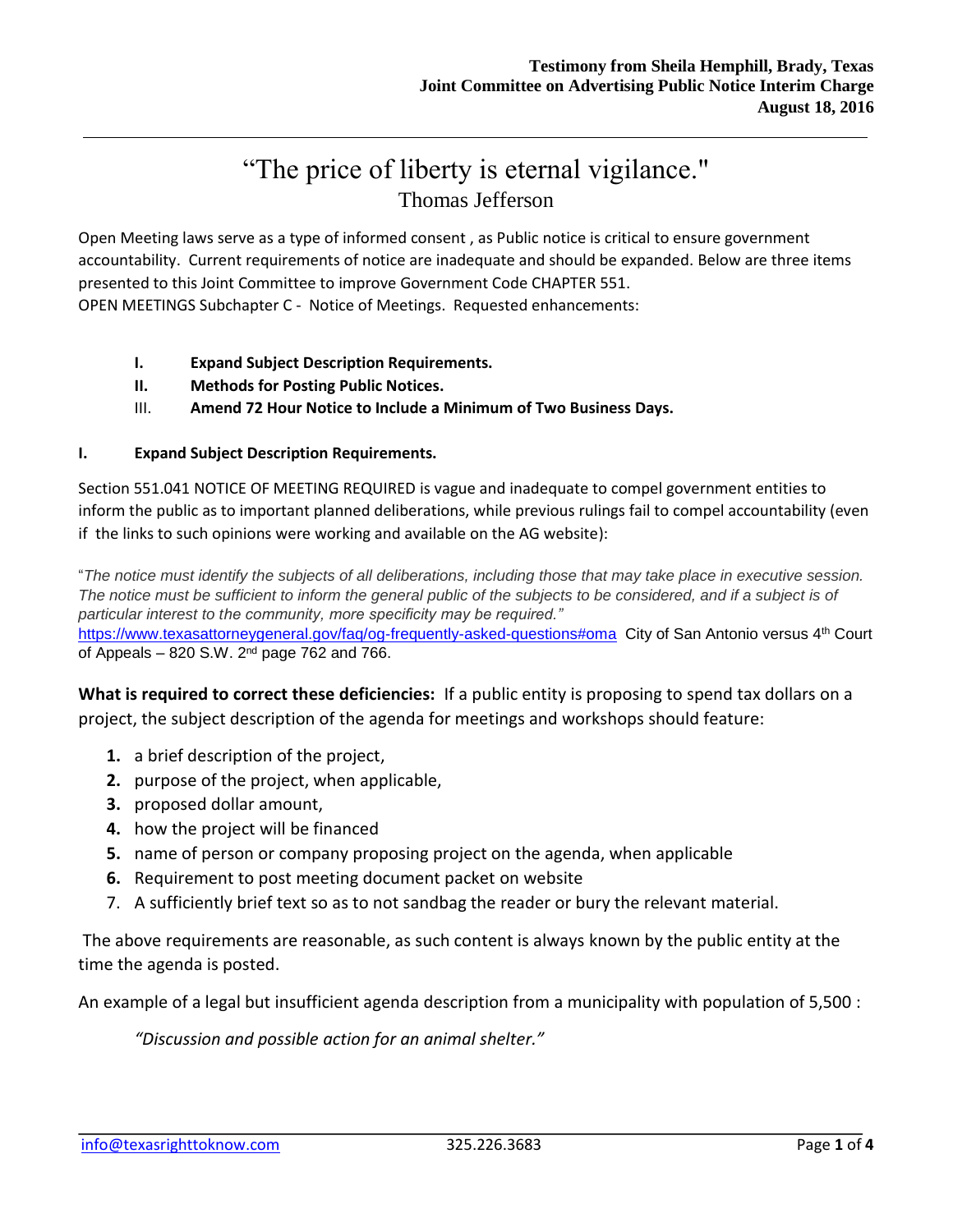Whereas a proper and complete notification, as should be required, would instead read:

*"Discussion and possible action for new construction of a \$600,000 animal shelter financed by certificate of obligation from ABC Engineering, Austin, TX."*

### **II. Methods for Posting Public Notices.**

Public notices should be required to be posted in additional communication venues beyond current requirements, including at least two of the following: 1) public buildings, 2) public websites, 3) email, 4) social media, 5) distributed to media outlets, (radio, paper, online) as news updates and encourage those media outlets should be encouraged to distribute agenda notices through their social media, email lists, and websites.

- 1. Electronic notices should require inclusion of the meeting document packets. Because current law only requires the agenda to be posted, in order to see details of potential discussion or action, is it necessary to go to a website to retrieve the meeting document packets. When communicating electronically, attaching the packets is not burdensome to a public entity. If file size is too big, a link to the meeting document packet should be included.
- 2. Agenda and meeting document packets should be required to be posted as searchable PDF formatted document that allows for searches, and cut and paste functionality.
- 3. Public entities should encourage the public to sign up for email notices.

#### **III. Amend 72 Hour Notice to Include a Minimum of Two Business Days.**

Current 72 hour notice that occurs over the weekend does not provide adequate time for the public to receive information regarding proposed agenda action items. For example, when public entities choose to have a meeting on Mondays at 5:00 pm, the posting of that meeting would occur at 5:00 on Friday. Many public entities have scheduled meetings a large portion of the day on Mondays and are not available to respond to questions. Having two business days to receive information is critical for individuals prepare for public meetings.

Thank you, James McNeel Keller, on Behalf of Texas Right To Know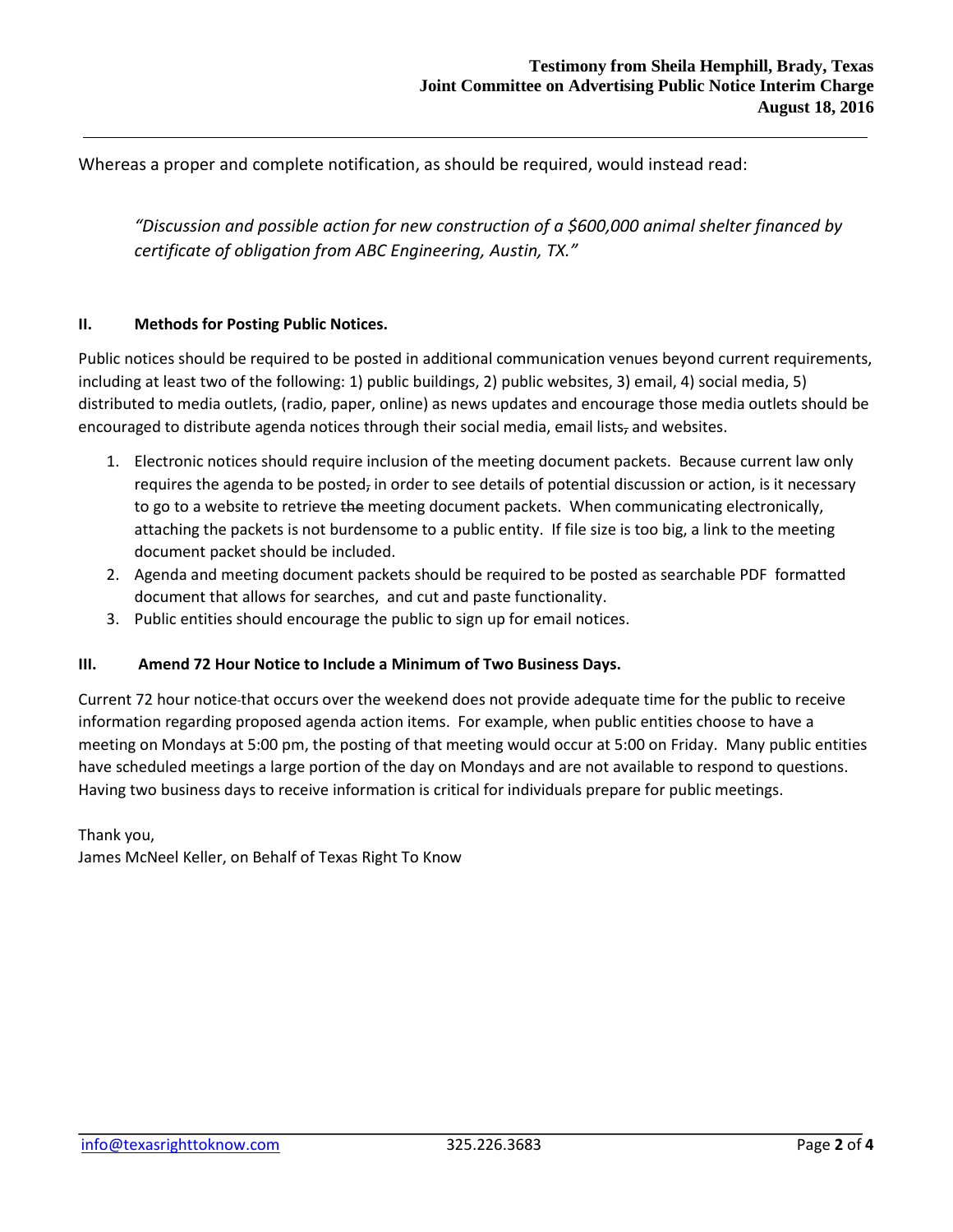#### **REFERENCES**

Sec. 551.041. NOTICE OF MEETING REQUIRED. A governmental body shall give written notice of the date, hour, place, and subject of each meeting held by the governmental body.

## **Notice of Meeting Transparency Legislative Council Bill language submitted by Senator Charles Perry in 2015 Legislative Session**

 $\n By: \n ________ and ________ is a set of  $AB$ .$ 

A BILL TO BE ENTITLED

AN ACT relating to notice regarding and approval of certain local government expenditures in an open meeting. BE IT ENACTED BY THE LEGISLATURE OF THE STATE OF TEXAS: SECTION 1. Subchapter C, Chapter 551, Government Code, is amended by adding Section 551.0416 to read as follows: Sec. 551.0416. NOTICE REGARDING CERTAIN LOCAL GOVERNMENT EXPENDITURES. For each expenditure to which Section 271.909, Local Government Code, applies, the governing body of the governmental agency shall include in the written notice of any meeting in which the governing body will consider approval of the expenditure:  $(1)$  a description of the expenditure; (2) the purpose of the expenditure; (3) the amount of the expenditure; and (4) the name and, if applicable, business location of each recipient of the expenditure. SECTION 2. Subchapter Z, Chapter 271, Local Government Code, is amended by adding Section 271.909 to read as follows: Sec. 271.909. APPROVAL OF CERTAIN EXPENDITURES IN OPEN MEETING. (a) In this section: (1) "Governing body" means the board, council, commission, agency, court, or other body or group that is authorized by law to approve expenditures for each respective governmental agency. 84R8998 BEF-D 1  $(2)$  "Governmental agency" has the meaning assigned by Section 271.003. (b) A quorum of the governing body of a governmental agency must approve in an open meeting an expenditure equal to or more than:  $(1)$  \$250,000 if the governmental agency has a population of 500,000 or more;  $(2)$  \$100,000 if the governmental agency has a population of 100,000 or more but less than 500,000;  $(3)$  \$50,000 if the governmental agency has a population of 50,000 or more but less than 100,000;  $(4)$  \$25,000 if the governmental agency has a population of 10,000 or more but less than 50,000; or (5) \$10,000 if the governmental agency has a